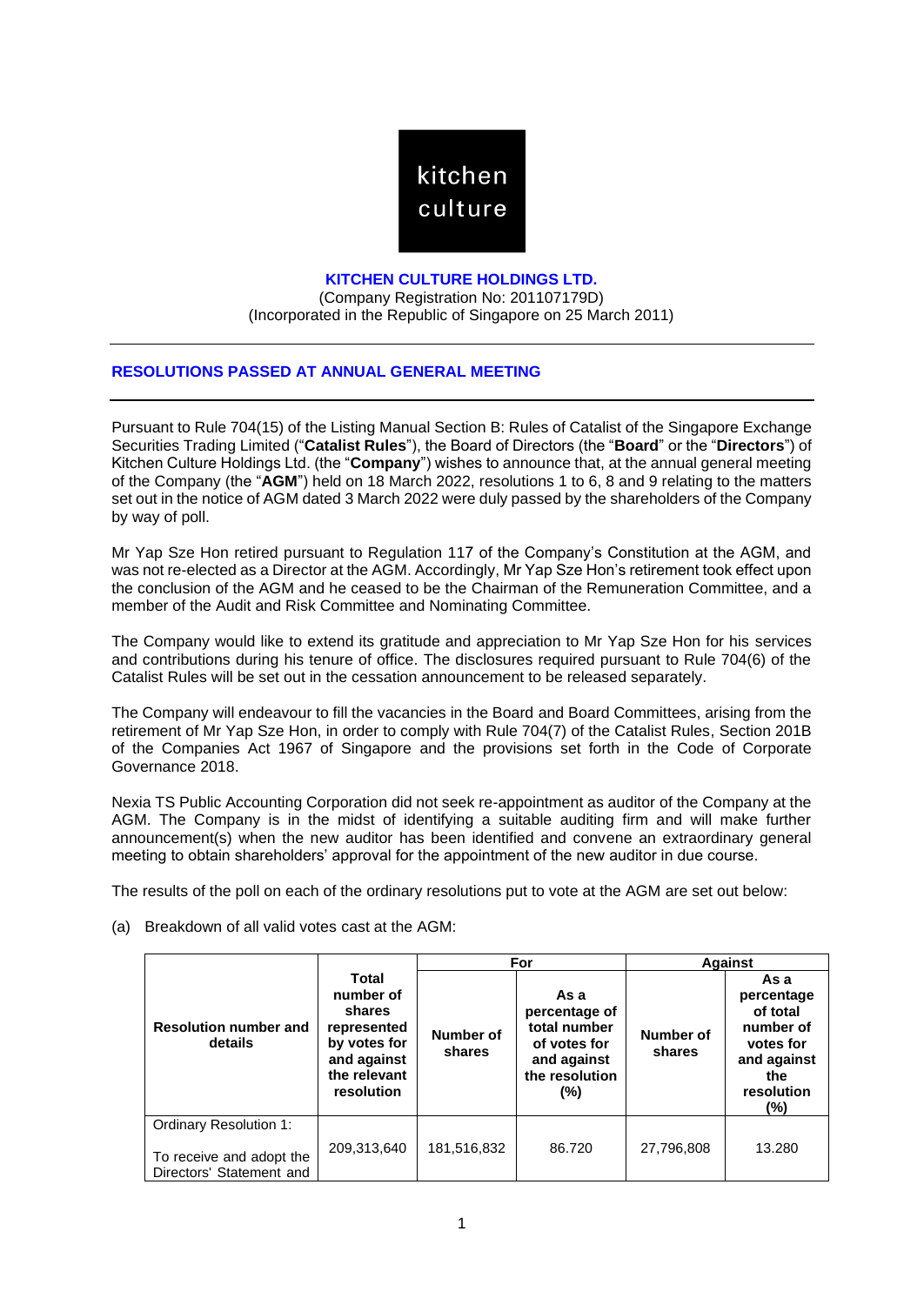|                                                                                                                                                                                 |                                                                                                                 | For                        |                                                                                                   | <b>Against</b>      |                                                                                                     |
|---------------------------------------------------------------------------------------------------------------------------------------------------------------------------------|-----------------------------------------------------------------------------------------------------------------|----------------------------|---------------------------------------------------------------------------------------------------|---------------------|-----------------------------------------------------------------------------------------------------|
| <b>Resolution number and</b><br>details                                                                                                                                         | <b>Total</b><br>number of<br>shares<br>represented<br>by votes for<br>and against<br>the relevant<br>resolution | <b>Number of</b><br>shares | As a<br>percentage of<br>total number<br>of votes for<br>and against<br>the resolution<br>$(\% )$ | Number of<br>shares | As a<br>percentage<br>of total<br>number of<br>votes for<br>and against<br>the<br>resolution<br>(%) |
| Audited<br>Financial<br><b>Statements</b><br>for<br>the<br>financial year ended 30<br>June 2021 together with<br>Independent<br>the<br>Auditor's Report thereon                 |                                                                                                                 |                            |                                                                                                   |                     |                                                                                                     |
| <b>Ordinary Resolution 2:</b><br>To approve the payment<br>of Directors' fees of<br>\$176,000 for the financial<br>year ending 30 June<br>2022, payable quarterly<br>in arrears | 209,422,140                                                                                                     | 181,521,832                | 86.677                                                                                            | 27,900,308          | 13.323                                                                                              |
| Ordinary Resolution 3:<br>To approve the payment<br>of Directors' fees of<br>\$88,000 for the half year<br>December<br>ending 31<br>2022, payable quarterly<br>in arrears       | 119,422,140                                                                                                     | 91,521,832                 | 76.637                                                                                            | 27,900,308          | 23.363                                                                                              |
| Ordinary Resolution 4:<br>To re-elect Mdm Hao<br>Dongting as a Director                                                                                                         | 312,588,357                                                                                                     | 183,824,032                | 58.807                                                                                            | 128,764,325         | 41.193                                                                                              |
| Ordinary Resolution 5:<br>To re-elect Mr Lincoln<br>Teo Choong Han as a<br>Director                                                                                             | 312,988,357                                                                                                     | 160,533,232                | 51.290                                                                                            | 152,455,125         | 48.710                                                                                              |
| Ordinary Resolution 6:<br>To re-elect Mr Ang Lian<br>Kiat as a Director                                                                                                         | 294,288,849                                                                                                     | 174,066,632                | 59.148                                                                                            | 120,222,217         | 40.852                                                                                              |
| <b>Ordinary Resolution 7:</b><br>To re-elect Mr Yap Sze<br>Hon as a Director                                                                                                    | 308,969,357                                                                                                     | 132,055,925                | 42.741                                                                                            | 176,913,432         | 57.259                                                                                              |
| Ordinary Resolution 8:<br>To re-elect Mr William<br>Teo Choon Kow as a<br>Director                                                                                              | 294,288,849                                                                                                     | 174,066,632                | 59.148                                                                                            | 120,222,217         | 40.852                                                                                              |
| Ordinary Resolution 9:<br>authorise<br>the<br>To<br>Directors to allot<br>and                                                                                                   | 293,178,049                                                                                                     | 276,485,049                | 94.306                                                                                            | 16,693,000          | 5.694                                                                                               |